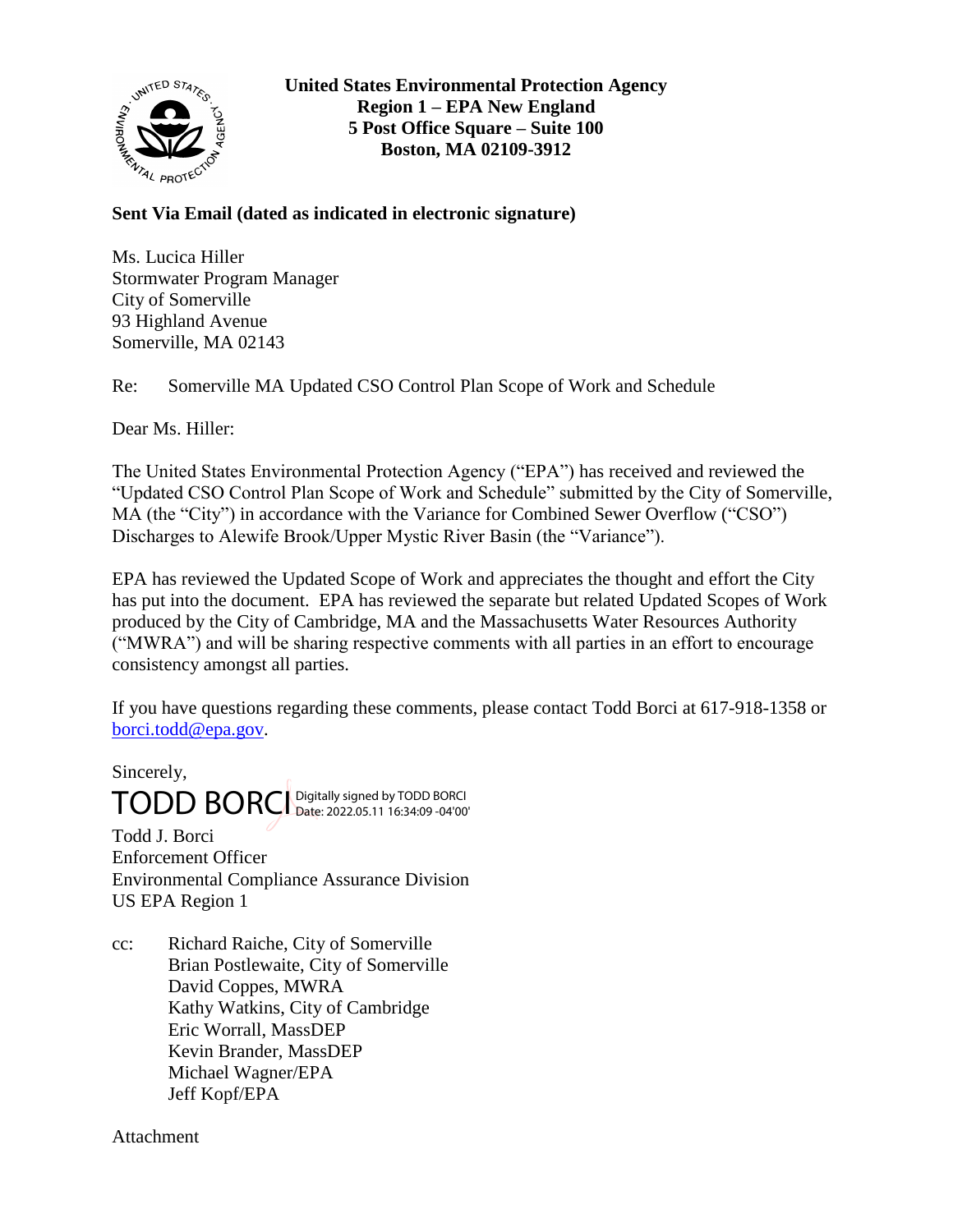Somerville MA CSO Scope of Work dated April 1, 2022 Attachment 1 – Page 1

## **Sub-Task 2.3 - Development of an Updated Typical Rainfall Year and Extreme Rainfall Events**

EPA appreciates the City giving thought to future climate change impacts on the development of CSO alternatives. Continuing collaboration between the City of Somerville, the City of Cambridge, and the Massachusetts Water Resources Authority ("MWRA") in developing a revised "typical year" that incorporates future predicted precipitation events with respect to both overall storm size and storm intensity is warranted. As noted by recent National Oceanic and Atmospheric Association ("NOAA") guidance<sup>1</sup> and peer-reviewed studies<sup>2</sup>, precipitation events have increased in both event intensity and overall total precipitation, and acutely so here in the Northeast. These increased precipitation events, in both frequency and intensity, have already had a significant impact on area infrastructure and therefore must be incorporated into a revised typical year. EPA believes the City calling out scenarios such as the 10-year, 24-hour 2070 event are particularly on point as potential metrics for future CSO design. EPA also expects the City to look at select precipitation events that coincide with high tide and how such events will be influenced by current climate change projections for sea level rise. EPA notes that such events have occurred several times over the past few years, and each has had an acute impact on respective CSO and SSO discharge events. EPA encourages the City to collaborate with the City of Cambridge, as it has conducted detailed analyses of precipitation events, storm surge, and operation of the Amelia Earhart Dam to determine flooding scenarios that will impact concurrent CSO discharges. EPA encourages the City to collaborate with Cambridge and MWRA to propose an appropriate "typical year" design scheme for further discussion with EPA and MassDEP. We know that our wastewater infrastructure will need to evolve over time as the climate continues to change; decisions about CSO control alternatives need to take this into account.

#### **Sub-Task 2.4 – Determine Current Level of CSO Control with Updated Typical Year**

EPA notes the City will incorporate Phosphorous, TSS, and other pollutants of concern into its baseline pollutant loading evaluation. EPA encourages this approach, and would further encourage the City to assess the cost benefits of CSO controls that further reduce these pollutants and meet not only CSO requirements but may assist the City with other Clean Water Act ("CWA") obligations such as Municipal Separate Storm Sewer System ("MS4") General Permit requirements.

#### **Task 3 – Public Participation Plan**

 $\overline{a}$ 

EPA appreciates the thoroughness the City has put into how to engage the public during this process. EPA would expect the City to hold public meetings designed to solicit feedback from the public on proposals that are still in the draft stage, such that appropriate and meaningful feedback can be incorporated into the proposal prior to finalization. EPA routinely hears from stakeholders that they do not want to attend a public meeting where they are presented with a

<sup>&</sup>lt;sup>1</sup> [https://www.weather.gov/media/owp/oh/hdsc/docs/Atlas14\\_Volume10.pdf](https://www.weather.gov/media/owp/oh/hdsc/docs/Atlas14_Volume10.pdf)

<sup>2</sup> [https://journals.ametsoc.org/view/journals/hydr/18/6/jhm-d-16-0195\\_1.xml](https://journals.ametsoc.org/view/journals/hydr/18/6/jhm-d-16-0195_1.xml)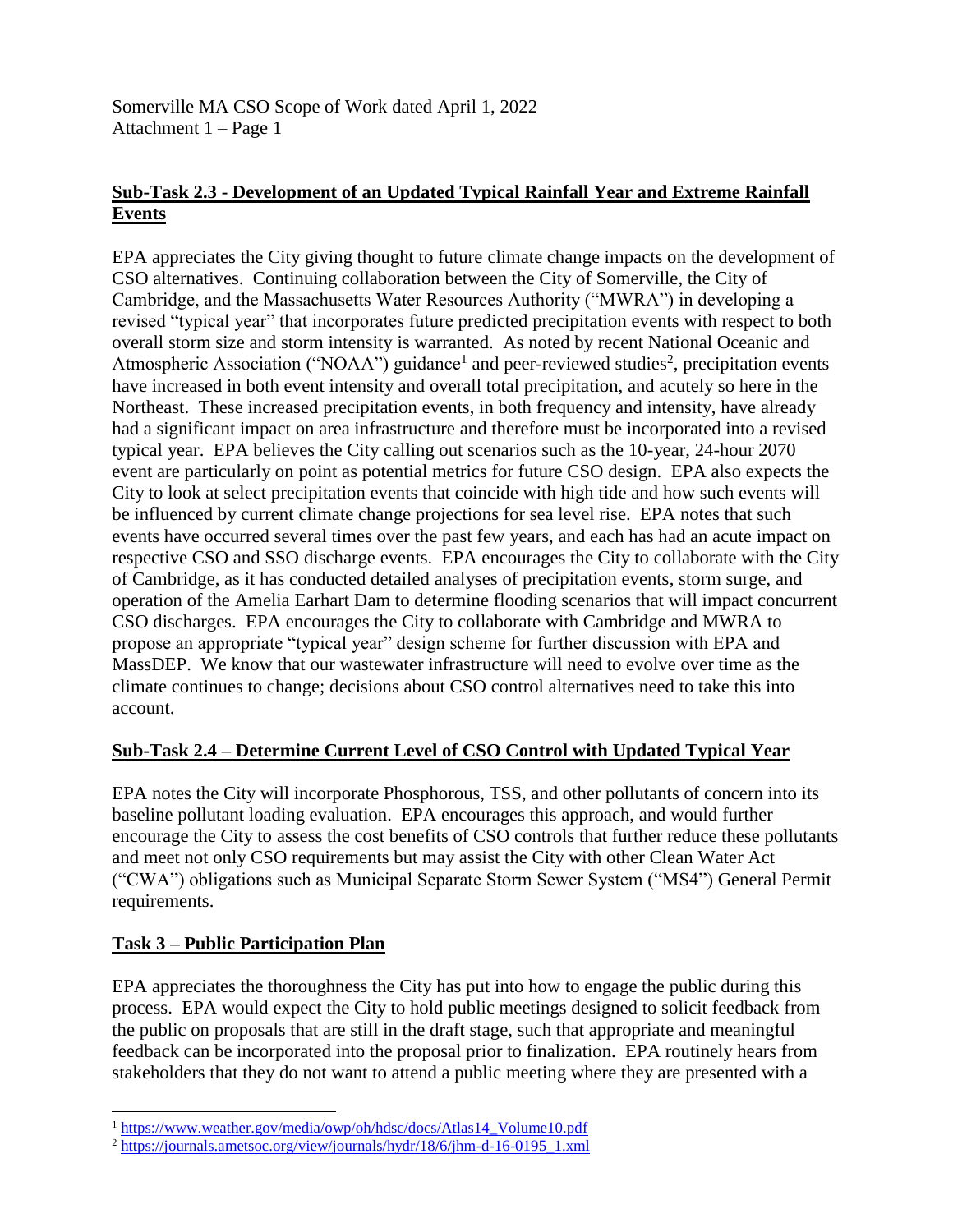Somerville MA CSO Scope of Work dated April 1, 2022 Attachment 1 – Page 2

final plan with no opportunity for feedback. Based on stakeholder feedback to date, it would appear the public would like an opportunity to weigh in on both the updated "typical year" and to have input on the early stages of CSO control alternatives development, before a sub-set is selected for detailed analysis. EPA is willing to discuss with the City, MassDEP, and other interested and related parties how to achieve the appropriate level of meaningful public engagement.

#### **Task 4 – CSO Control Alternatives Analysis**

EPA expects the City to consider a wide spectrum of potential alternatives during this process, such as continued separation and relining of city piping (including relining of building laterals), storage and pump-back facilities at large City parcels along Alewife Brook such as Dillboy Field, and extensive green infrastructure in those areas of the City that contribute to combined sanitary sewer and drain lines. EPA strongly encourages the City, along with the City of Cambridge and MWRA, to undertake a holistic evaluation regarding CSO discharges, flooding, and Inflow and Infiltration ("I/I") within not only the Variance communities but also the upstream communities. EPA recognizes the significant levels of I/I in those upstream communities create and compound the ongoing CSO issue in the Alewife/Lower Mystic River and must be addressed. Extensive work within the City combined with a holistic approach would be consistent with both the City's "Somerville Climate Forward" initiative  $3$ , as well as with Cambridge's "Resilient Cambridge"<sup>4</sup> and "Climate Change Preparedness and Resilience"<sup>5</sup> efforts and provide at large benefit to the MWRA member communities.

The ultimate solution to these issues will involve not only significant investment by Somerville in separation of combined sanitary sewer systems or off-line storage of CSO volume, but also the removal of significant amounts of stormwater and groundwater that enter the sanitary sewers through direct connections, cracks, and other defects system-wide. Removal of I/I, which makes up a significant source of sanitary flows for many communities<sup>6</sup>, will also result in a significant amount of additional stormwater that will need to be managed to prevent flooding and other issues. The channelized nature of Alewife Brook, as well as the amount of sediment in the Alewife constructed channel that takes up flood storage capacity (this sediment volume was estimated by USGS in 2005 to take up approximately 0.5 million cubic feet<sup>7</sup>), exacerbates the flooding issue. EPA encourages the City to engage and work with the Massachusetts Department of Conservation and Recreation ("DCR") during this process. EPA will work with the City, Cambridge, and MWRA, as well as all the MWRA member communities upstream of the Alewife/Lower Mystic area to address the collective issues that directly impact CSO volume discharged.

<sup>6</sup> <https://www.mwra.com/harbor/pdf/infinf.pdf>

 $\overline{a}$ 

<sup>3</sup> <https://www.somervillema.gov/departments/programs/somerville-climate-forward>

<sup>4</sup> <https://www.cambridgema.gov/CDD/Projects/Climate/climatechangeresilianceandadaptation>

<sup>5</sup> [https://www.cambridgema.gov/~/media/Files/CDD/Climate/CCPR/ccprpreparednesshandbook\\_cambridge.pdf](https://www.cambridgema.gov/~/media/Files/CDD/Climate/CCPR/ccprpreparednesshandbook_cambridge.pdf)

<sup>7</sup> Breault, R.F., Durant, J.L., and Robbat, Albert, Jr., 2005, Sediment quality of lakes, rivers, and estuaries in the Mystic River Basin, eastern Massachusetts, 2001–03: U.S. Geological Survey Scientific Investigations Report 2005- 5191, 110 p.